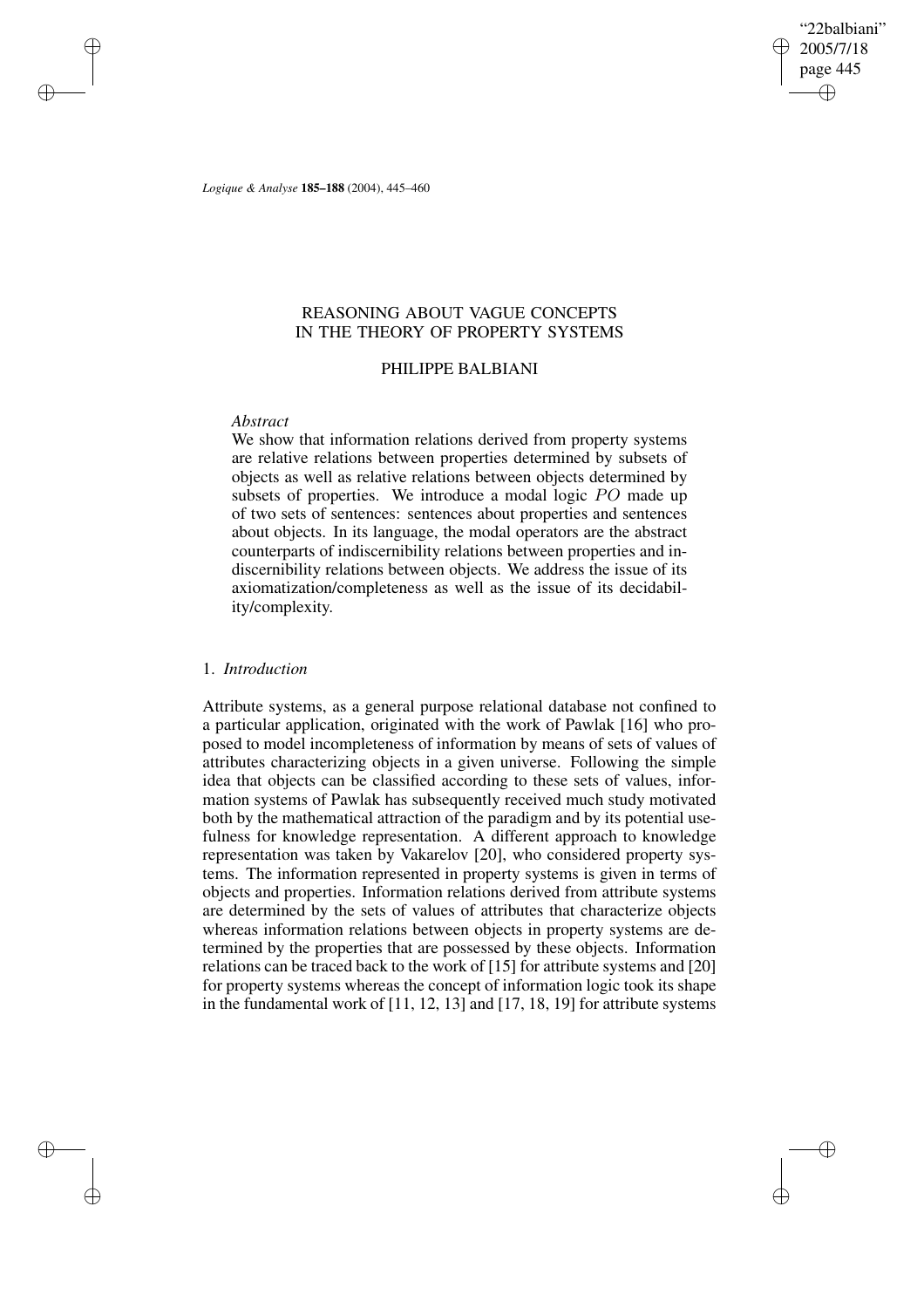2005/7/18 page 446 ✐ ✐

✐

✐

"22balbiani"

#### 446 PHILIPPE BALBIANI

and [20] for property systems. Within the framework of attribute systems, the studies of Orłowska [11, 12, 13] revealed the existence of modal logics with relative accessibility relations  $r(a)$  between objects based on information relations determined by sets  $\alpha$  of attributes: Rare-logics for attribute systems. A lot of results are known concerning their proof theory and their complexity theory and we refer the reader to the detailed exposition of the subjects by [8]. Within the framework of property systems, Vakarelov [20] introduced modal logics providing a formal account for reasoning about objects in terms of properties. These logics are interpreted in structures where connections between objects are determined by the properties that are possessed by these objects. Property systems consist of two sets of beings: properties and objects. Consequently, it is only natural that we consider in this paper a new kind of modal language made up of two sets of sentences: sentences about properties and sentences about objects. We investigate a new kind of modal logic, Rare-logics for property systems, and we address the issue of their axiomatization/completeness as well as the issue of their decidability/complexity. We mainly study the modal logic with relative indiscernibility relations. Indiscernibility relations  $R(A)$  between properties are determined by the objects in the set  $A$  of objects that have these properties whereas indiscernibility relations  $r(a)$  between objects are determined by the properties in the set  $\alpha$  of properties that are possessed by these objects. This paper has two major parts. The first, comprising sections 2–5, is an introduction to reasoning about properties in terms of objects as well as objects in terms of properties. In the second part of the paper, from section 6 to section 10, we turn to the following question: what is the modal logic of relative indiscernibility in property systems?

## 2. *Property systems*

Adapted from Vakarelov [20], a property system will be any structure of the form  $S = (PAR, OBJ, f, F)$  where:

- $PAR$  is a nonempty set of properties;
- $OBJ$  is a nonempty set of objects;
- f is a function from PAR to  $2^{OBJ}$  the power set of OBJ;
- $\bullet$  F is a function from OBJ to  $2^{PAR}$  the power set of PAR.

For every  $x \in PAR$ ,  $f(x)$  is the set of all objects that have property x whereas, for every  $X \in OBJ$ ,  $F(X)$  is the set of all properties that are possessed by object X. We want the functions  $f$  and  $F$  to reflect the intended meanings of sentences of the form "object X has property x" and "property x" is possessed by object X". Thus a property system  $S = (PAR, OBJ, f, F)$ will be defined to be standard when, for every  $x \in PAR$  and for every

✐

✐

✐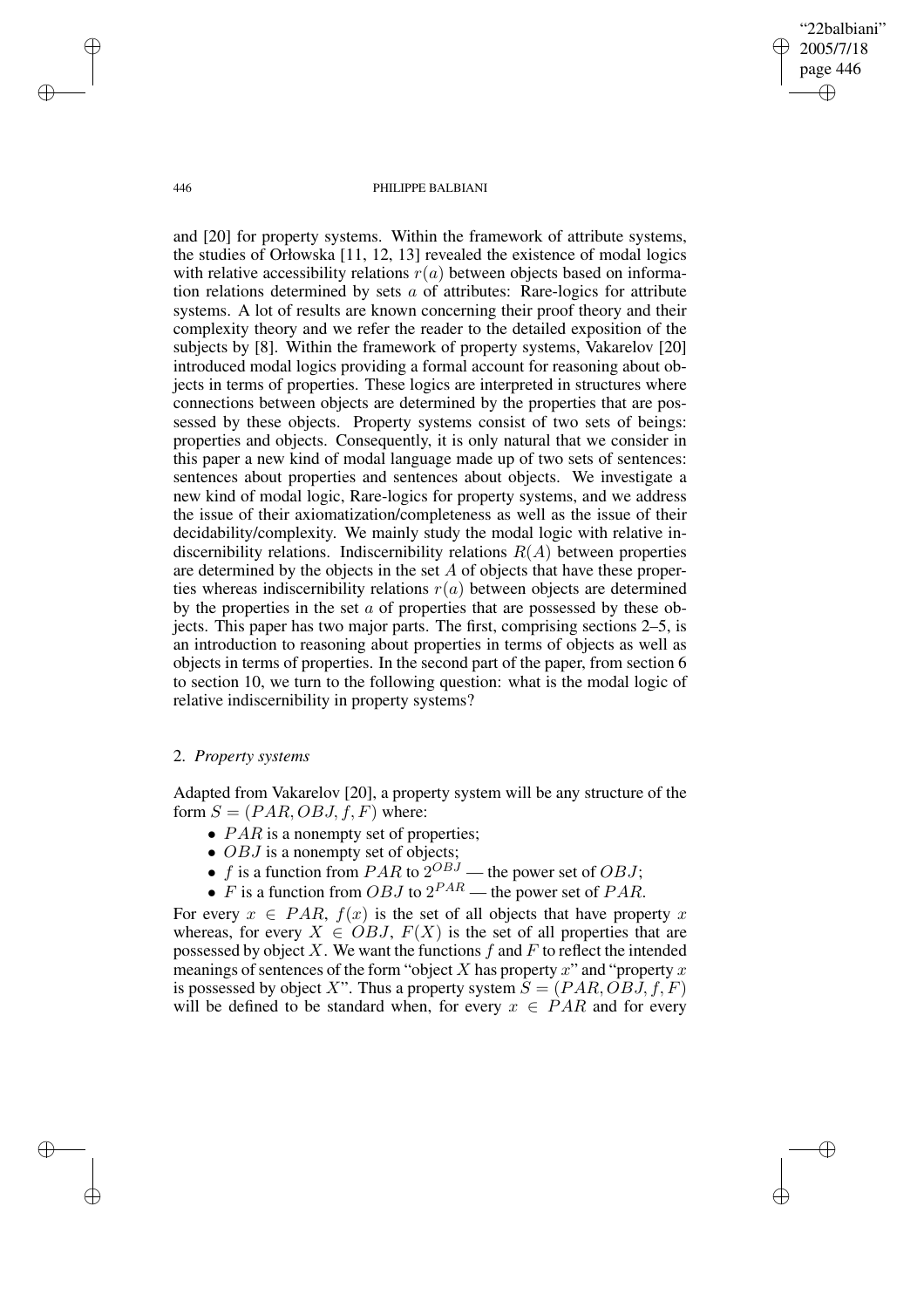✐

## REASONING ABOUT VAGUE CONCEPTS IN THE THEORY OF PROPERTY SYSTEMS447

| Arabic         | <b>Bulgarian</b>      | Castilian                 | Dutch     |
|----------------|-----------------------|---------------------------|-----------|
| $\{Ann, Bob\}$ | $\{Ann,$<br>$Cindy\}$ | $Bob, \vert \{Ann, Bob\}$ | $\{Ann\}$ |

| English                 | French                       | German                      | Hungarian                             |
|-------------------------|------------------------------|-----------------------------|---------------------------------------|
| $\langle Henry \rangle$ | ${Gabrielle}$ ,<br>$Henry\}$ | ${Frederick,}$<br>Gabrielle | ${Emma}$ ,<br>Frederick,<br>Gabrielle |

Table 1. Objects that have properties.

✐

✐

✐

✐

| Ann                                                     | Bob                                               | Cindy         | Daniel |
|---------------------------------------------------------|---------------------------------------------------|---------------|--------|
| Arabic,<br>Bulgarian,<br>$\textit{Castilian},$<br>Dutch | $\{Arabic,$<br>Bulgarian,<br>$\textit{Castilian}$ | ${Bulgarian}$ |        |

| Emma            | Frederick                | Gabrielle                           | Henry                  |
|-----------------|--------------------------|-------------------------------------|------------------------|
| $\{Hungarian\}$ | ${German,}$<br>Hungarian | ${French,}$<br>German,<br>Hungarian | ${English,}$<br>French |

Table 2. Properties that are possessed by objects.

 $X \in OBJ$ ,  $X \in f(x)$  iff  $x \in F(X)$ . As an illustrative example, let  $S = (PAR, OBJ, f, F)$  be the property system where:

- PAR is {Arabic, Bulgarian, Castilian, Dutch, English, French, German, Hungarian $\{Smn, B$ , German, Hungarian $\}$ ;
- ${Ann, Bob, Cindy, Daniel, Emma, Frederick, }$ Gabrielle, Henry};
- f is the function from  $PAR$  to  $2^{OBJ}$  defined by table 1;
- $\overline{F}$  is the function from OBJ to  $2^{PAR}$  defined by table 2.

In  $S = (PAR, OBJ, f, F)$ , the property *German* is possessed by the objects Frederick and Gabrielle, i.e. German is mastered by Frederick and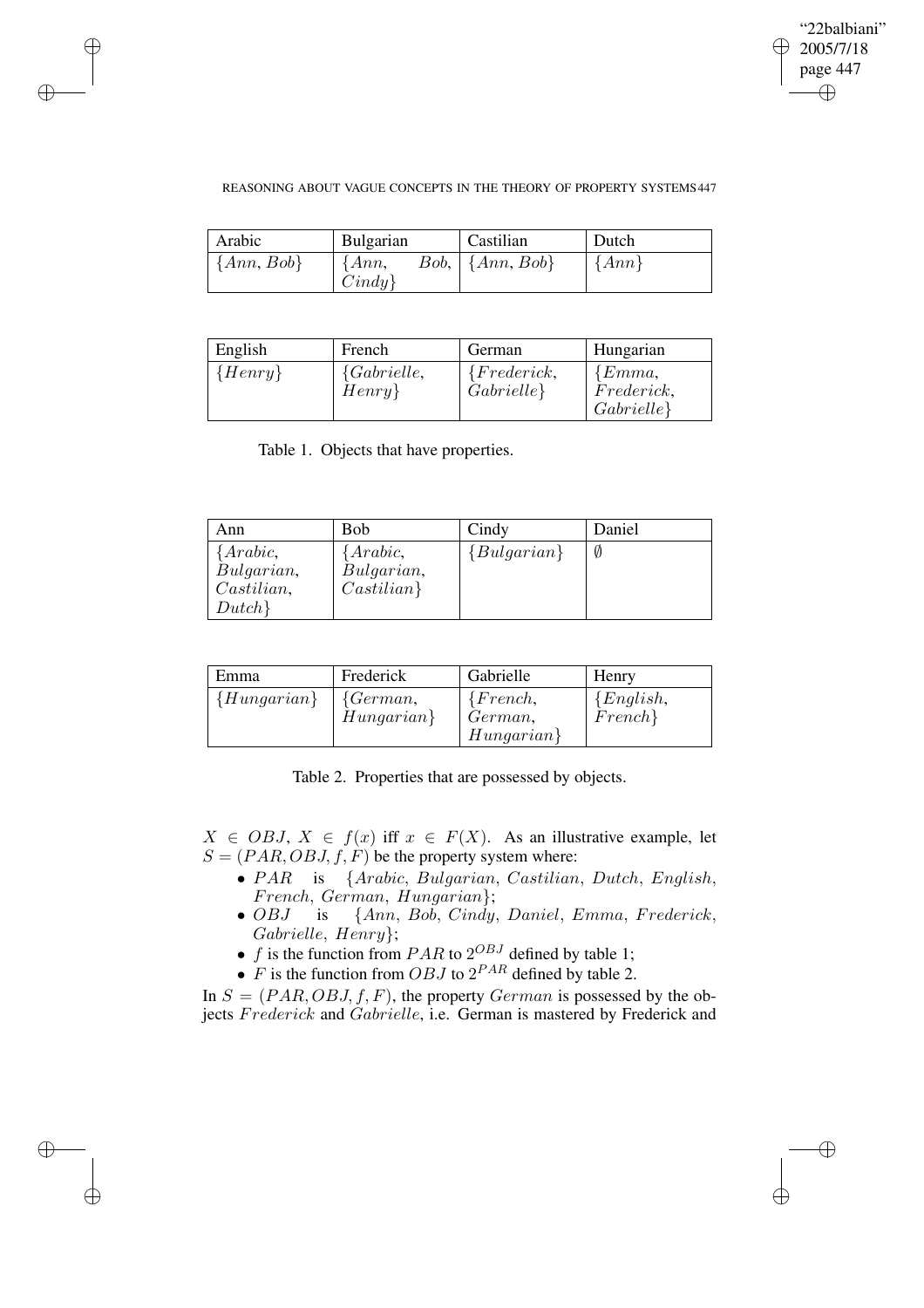"22balbiani" 2005/7/18 page 448 ✐ ✐

✐

✐

#### 448 PHILIPPE BALBIANI

Gabrielle, whereas the object Bob has the properties Arabic, Bulgarian and Castilian, i.e. Bob masters Arabic, Bulgarian and Castilian. One should note that this property system is standard.

## 3. *Informational relations*

Property systems constitute the starting point for the formal examination of sentences of the form "property  $x$  is indistinguishable from property  $y$ with respect to a set  $A$  of objects" or "object  $X$  is distinguishable from object Y with respect to a set a of properties". Given a property system  $S = (PAR, OBJ, f, F)$ , connections between properties are determined by the sets of objects that have these properties whereas connections between objects are determined by the sets of properties that are possessed by these objects. These connections take the form of binary relations on  $PAR$ and binary relations on OBJ. Following the line of reasoning suggested by Orłowska within the framework of attribute systems, let  $FIN_S(A)$ ,  $IND_S(A), BIN_S(A), RORT_S(A), COM_S(A)$  and  $LORT_S(A)$  be the binary relations on PAR defined in the following way, for every  $A \subseteq OBJ$ and for every  $x, y \in PAR$ :

Forward inclusion:  $x$   $FIN_S(A)$   $y$  iff  $A \cap f(x) \subseteq A \cap f(y)$ ;

Indiscernibility:  $x \, IND_S(A) \, y$  iff  $A \cap f(x) = A \cap f(y)$ ;

Backward inclusion:  $x \, BIN_S(A) \, y$  iff  $A \cap f(x) \supseteq A \cap f(y)$ ;

Right orthogonality: x  $RORT_S(A)$  y iff  $A \cap f(x) \subseteq A \cap f(y)$ ;

Complementarity:  $x \text{ COM}_S(A)$  y iff  $A \cap f(x) = A \cap \overline{f(y)}$ ;

Left orthogonality:  $x$   $LORT_S(A)$   $y$  iff  $A \cap f(x) \supseteq A \cap f(y)$ ;

and let  $fing(a)$ ,  $ind_S(a)$ ,  $bins(a)$ ,  $rort_S(a)$ ,  $com_S(a)$  and  $lort_S(a)$  be the binary relations on *OBJ* defined in the following way, for every  $a \subseteq PAR$ and for every  $X, Y \in OBJ$ :

Forward inclusion: X  $fins(a)$  Y iff  $a \cap F(X) \subseteq a \cap F(Y)$ ;

Indiscernibility:  $X \text{ ind}_S(a) Y$  iff  $a \cap F(X) = a \cap F(Y)$ ;

Backward inclusion: X  $bin_S(a)$  Y iff  $a \cap F(X) \supset a \cap F(Y)$ ;

✐

✐

✐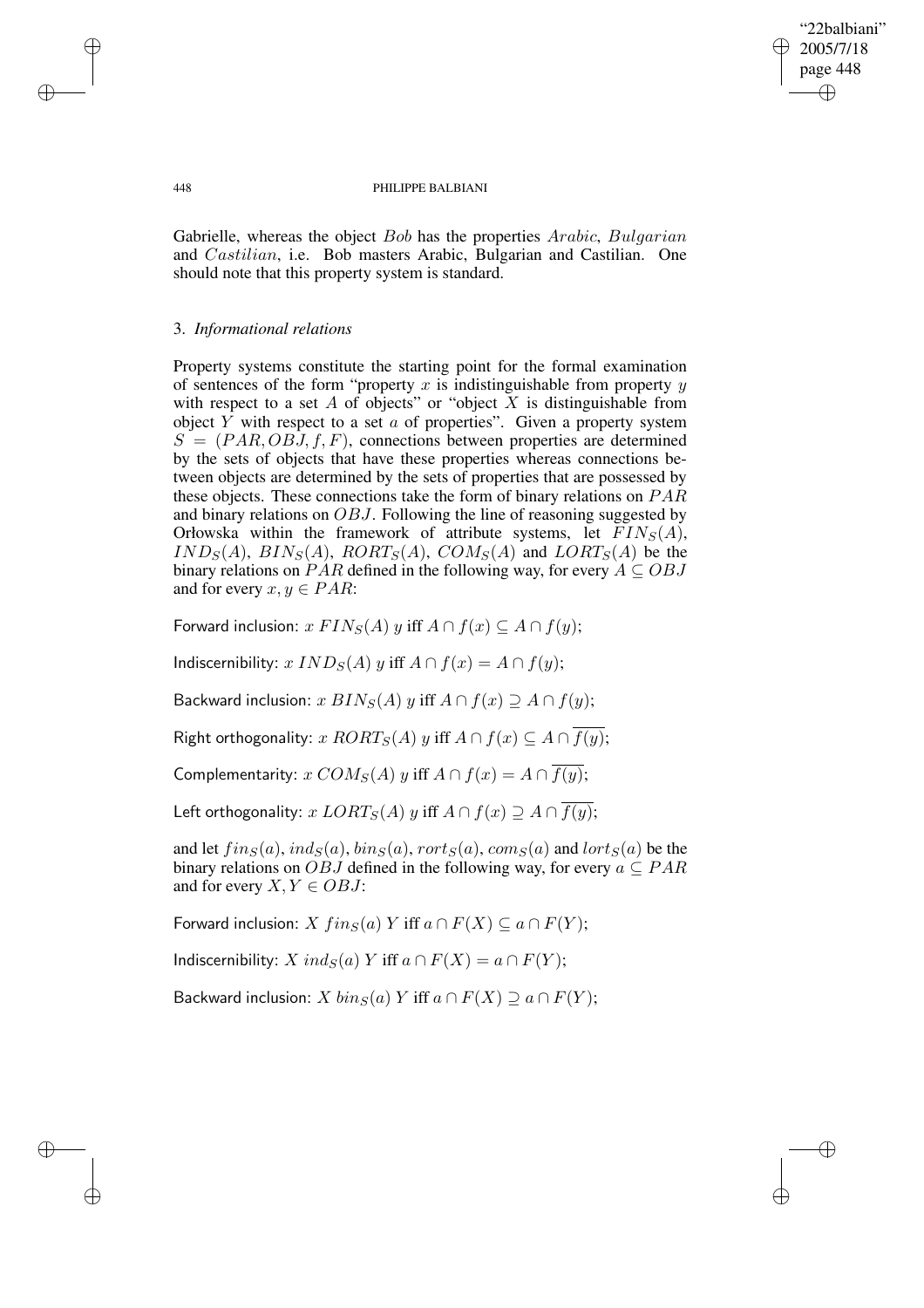*"22balbiani" 2005/7/18 page 449* ✐ ✐

✐

✐

REASONING ABOUT VAGUE CONCEPTS IN THE THEORY OF PROPERTY SYSTEMS449

Right orthogonality: X  $rort_S(a)$  Y iff  $a \cap F(X) \subseteq a \cap \overline{F(Y)}$ ;

Complementarity: X  $com_S(a)$  Y iff  $a \cap F(X) = a \cap \overline{F(Y)}$ ;

Left orthogonality: X  $lort_S(a)$  Y iff  $a \cap F(X) \supseteq a \cap F(Y)$ .

 $x$  FIN<sub>S</sub>(A) y says that objects in A having property x have also property y whereas X lort $_S(a)$  Y says that properties in a not possessed by object Y are on the other hand possessed by object X. The property system  $S =$  $(PAR, OBJ, f, F)$  of tables 1 and 2 is such that if A is  $\{Ann, Bob, Cindy, \}$ Daniel} then Arabic  $FIN_S(A)$  Bulgarian, Arabic  $IND_S(A)$  Castilian and  $Arabic BIN<sub>S</sub>(A) Dutch whereas if a is {English, French, German,$  $Hungarian$ } then, Emma rort $_S(a)$  Henry, Frederick com $_S(a)$  Henry and Gabrielle lort<sub>S</sub>(a) Henry. We list in the propositions below some useful, though simple, properties of our binary relations.

*Proposition 1: Let*  $S = (PAR, OBJ, f, F)$  *be a property system. For every*  $A \subseteq OBJ$  *and for every*  $x, y \in PAR$ :

•  $x$   $FIN_S(A)$   $x$ ;

✐

✐

✐

✐

- If  $x$  FIN<sub>S</sub>(A)  $y$  then  $y$  BIN<sub>S</sub>(A)  $x$ ;
- If x  $FIN_S(A)$  y and y  $FIN_S(A)$  z then x  $FIN_S(A)$  z;
- If x  $FIN_S(A)$  y and y  $RORT_S(A)$  z then x  $RORT_S(A)$  z;
- $x \, IND<sub>S</sub>(A)$  y iff  $x \, FIN<sub>S</sub>(A)$  y and  $x \, BIN<sub>S</sub>(A)$  y;
- $x$   $BIN_S(A)x$ ;
- If  $x$   $BIN_S(A)$   $y$  then  $y$   $FIN_S(A)$   $x$ ;
- If x  $BIN_S(A)$  y and y  $BIN_S(A)$  z then x  $BIN_S(A)$  z;
- If x  $BIN_S(A)$  y and y  $LORT_S(A)$  z then x  $LORT_S(A)$  z;
- If x  $RORT_S(A)$  y then y  $RORT_S(A)$  x;
- If x  $RORT_S(A)$  x then x  $FIN_S(A)$  y;
- If x  $RORT_S(A)$  x then x  $RORT_S(A)$  y;
- If x  $RORT_S(A)$  y and y  $BIN_S(A)$  z then x  $RORT_S(A)$  z;
- If x  $RORT_S(A)$  y and y  $LORT_S(A)$  z then x  $FIN_S(A)$  z;
- $x \text{ COM}_S(A)$  y iff x  $RORT_S(A)$  y and x  $LORT_S(A)$  y;
- If x  $LORT_S(A)$  y then y  $LORT_S(A)$  x;
- If x  $LORT_S(A)$  x then x  $BIN_S(A)$  y;
- If x  $LORT_S(A)$  x then x  $LORT_S(A)$  y;
- If x  $LORT_S(A)$  y and y  $FIN_S(A)$  z then x  $LORT_S(A)$  z;
- If x  $LORT_S(A)$  y and y  $RORT_S(A)$  z then x  $BIN_S(A)$  z.

*Proposition* 2: Let  $S = (PAR, OBJ, f, F)$  *be a property system. For every*  $a \subseteq PAR$  *and for every*  $X, Y \in OBJ$ :

•  $X \, \text{f} \, \text{in}_S(a) \, X;$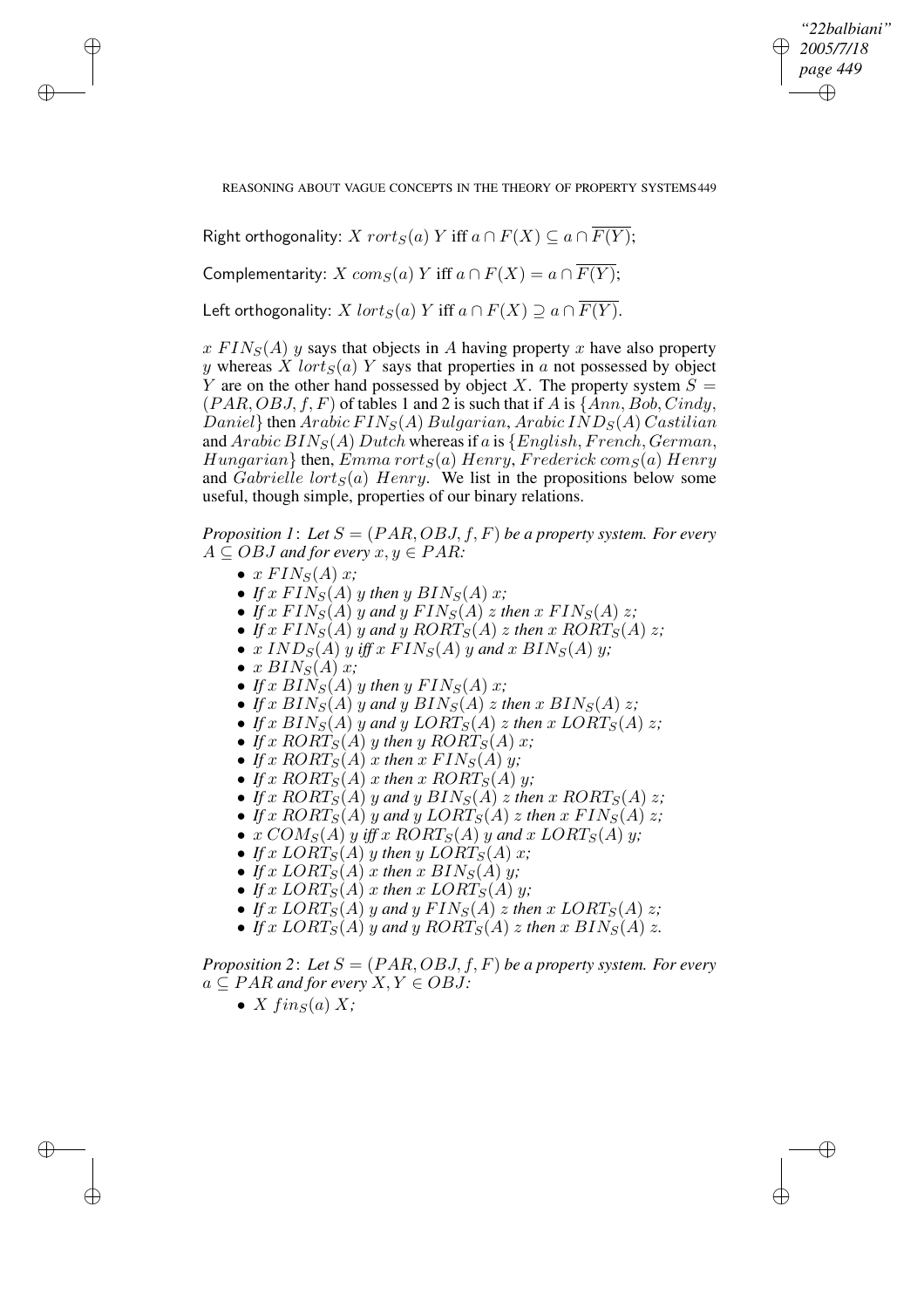# "22balbiani" 2005/7/18 page 450 ✐ ✐

✐

✐

#### 450 PHILIPPE BALBIANI

- If  $X$   $f$ *in*<sub>S</sub> $(a)$   $Y$  *then*  $Y$   $\frac{bin_0}{0}$   $X$ *;*
- If X  $fing(a)$  Y and Y  $fing(a)$  Z then X  $fing(a)$  Z;
- If X fin<sub>S</sub>(a)</sub> Y and Y rort<sub>S</sub>(a) Z then X rort<sub>S</sub>(a) Z;
- $X \text{ ind}_S(a) Y \text{ iff } X \text{ fin}_S(a) Y \text{ and } X \text{ bin}_S(a) Y;$
- $X \, \text{bin}_S(a) \, X;$
- If X  $\frac{\partial f}{\partial x}$  in S(a) Y then Y  $\lim_{S}(a)$  X;
- If X  $\binom{bin_S(a)}{Y}$  and Y  $\binom{bin_S(a)}{Z}$  then X  $\binom{bin_S(a)}{Z}$ ;
- If X  $\binom{bin_S(a)}{Y}$  and Y  $\frac{left_S(a)}{Z}$  then X  $\frac{left_S(a)}{Z}$ ;
- If X rort $_S(a)$  Y then Y rort $_S(a)$  X;
- If X rort<sub>S</sub>(a) X then X  $fing(a)$  Y;
- If X rorts $(a)$  X then X rorts $(a)$  Y;
- If X rort<sub>S</sub>(a) Y and Y  $bin_S(a)$  Z then X rort<sub>S</sub>(a) Z;
- If X rort<sub>S</sub>(a) Y and Y lort<sub>S</sub>(a) Z then X fin<sub>S</sub>(a) Z;
- X  $com_S(a)$  Y *iff* X  $rot_S(a)$  Y *and* X  $lort_S(a)$  Y;
- If X lort<sub>S</sub>(a) Y then Y lort<sub>S</sub>(a) X;
- If X lort<sub>S</sub>(a) X then X bin<sub>S</sub>(a) Y;
- If  $X$  lort $_S(a)$   $X$  then  $X$  lort $_S(a)$   $Y$ ;
- If X lort<sub>S</sub>(a) Y and Y  $fing(a) Z$  then X lort<sub>S</sub>(a) Z;
- If X lort<sub>S</sub>(a) Y and Y rort<sub>S</sub>(a) Z then X  $\delta$ in<sub>S</sub>(a) Z.

We shall state two more elementary propositions which say that if we have more objects then the connections between properties are smaller whereas if we have more properties then the connections between objects are smaller.

*Proposition* 3: Let  $S = (PAR, OBJ, f, F)$  be a property system and  $R \in$ {FINS, INDS, BINS, RORTS, COMS,LORTS}*. For every* A, B ⊆ OBJ*:*

- *If*  $A \subseteq B$  *then*  $R(A) \supseteq R(B)$ *;*
- $R(A \cup B) = R(A) \cap R(B)$ .

*Proposition* 4: Let  $S = (PAR, OBJ, f, F)$  *be a property system and*  $r \in$  ${fins, ind<sub>S</sub>, bins, rort<sub>S</sub>, com<sub>S</sub>, lort<sub>S</sub>}$ *. For every*  $a, b \subseteq PAR$ *:* 

- *If*  $a \subseteq b$  *then*  $r(a) \supseteq r(b)$ ;
- $r(a \cup b) = r(a) \cap r(b)$ .

## 4. *Informational representability*

From now on, we shall concentrate our attention on the connections of indiscernibility between properties and the connections of indiscernibility between objects. The starting point of our discussion is the notion of an indiscernibility frame which is any structure of the form  $F = (PAR, OBJ, IND,$ 

✐

✐

✐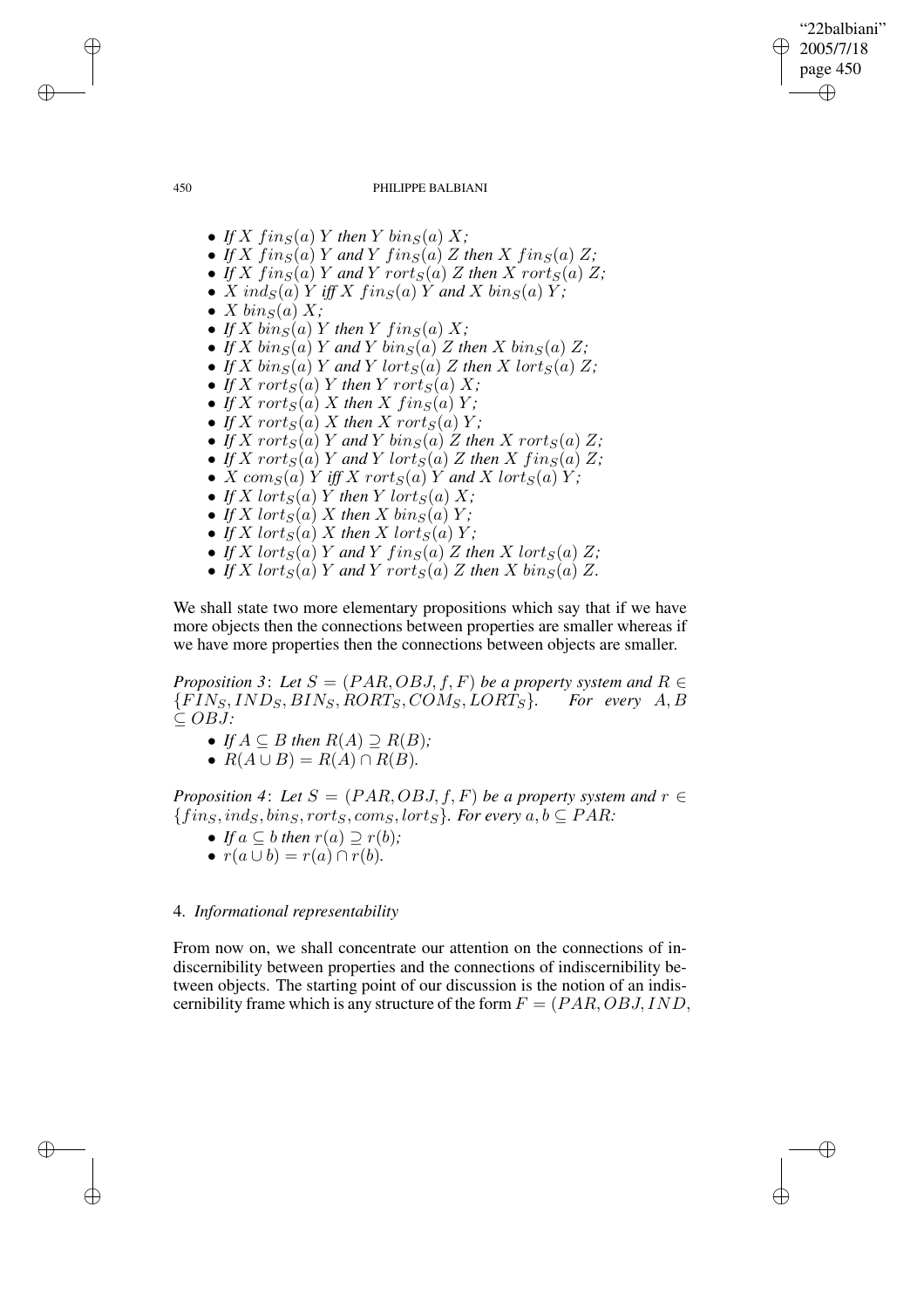✐

REASONING ABOUT VAGUE CONCEPTS IN THE THEORY OF PROPERTY SYSTEMS451

 $ind$ ) where  $PAR$  is a nonempty set of properties,  $OBJ$  is a nonempty set of objects, IND is a function from  $2^{OBJ}$  to a set of binary relations on  $PAR$ such that, for every  $A, B \subseteq OBJ$  and for every  $x, y, z \in PAR$ :

•  $x$   $IND(A)$   $x;$ 

✐

✐

✐

✐

- If  $x \, IND(A) \, y$  then  $y \, IND(A) \, x$ ;
- If x  $IND(A)$  y and y  $IND(A)$  z then x  $IND(A)$  z;
- If  $A \subseteq B$  then  $IND(A) \supseteq IND(B)$ ;

and *ind* is a function from  $2^{PAR}$  to a set of binary relations on  $OBJ$  such that, for every  $a, b \subseteq PAR$  and for every  $X, Y, Z \in OBJ$ :

- $X$  ind(a)  $X$ ;
- If X ind(a) Y then Y ind(a) X;
- If X ind(a) Y and Y ind(a) Z then X ind(a) Z;
- If  $a \subseteq b$  then  $ind(a) \supset ind(b)$ .

Normal indiscernibility frames are indiscernibility frames  $F = (PAR, OBJ,$  $IND,ind)$  such that, for every  $A, B \subseteq OBJ$ ,  $IND(A \cup B) = IND(A) \cap$  $IND(B)$  and, for every  $a, b \subseteq PAR$ ,  $ind(a \cup b) = ind(a) \cap ind(b)$ . Given a property system  $S = (PAR, OBJ, f, F)$ , it is obvious from the above definitions that the structure  $F_S = (PAR, OBJ, IND_S, ind_S)$  is a normal indiscernibility frame. Before moving on to our next topic, we wish to say a few words about the following question that remains completely unsolved:

• Given a normal indiscernibility frame  $F = (PAR, OBJ, IND, ISD)$ ind), does there exists a property system  $S' = (PAR', OBJ', f', F')$ such that  $F = (PAR, OBJ, IND, ind)$  and  $F_{S'} = (PAR', OBJ',$  $IND_{S'}$ ,  $ind_{S'}$ ) are isomorphic, i.e. there is a bijective function  $\gamma$ from  $PAR$  to  $PAR'$  and there is a bijective function  $\Gamma$  from  $OBJ$  to  $OBJ'$  such that, for every  $A \subseteq OBJ$  and for every  $x, y \in PAR$ , x  $IND(A)$  y iff  $\gamma(x)$   $IND'(\Gamma(\overline{A}))$   $\gamma(y)$  and, for every  $a \subseteq PAR$  and for every  $X, Y \in \mathcal{O}BJ$ ,  $X \in \mathcal{O}$  ind(a)  $Y$  iff  $\Gamma(X) \in \mathcal{O}(X)$  ind'( $\gamma(a)$ )  $\Gamma(Y)$ ?

A positive answer to this question would provide a foundation for the development of reasoning systems that are concerned with incomplete information, seeing that every normal frame of the modal logic for indiscernibility defined in section 6 would be informationally representable.

## 5. *Reasoning about indiscernibility*

Given an indiscernibility frame  $(PAR, OBJ, IND, ind)$ , let  $\langle IND(A) \rangle$ and  $\langle ind(a)\rangle$  be the operators defined in the following way, for every A ⊆ *OBJ* and for every  $a \subseteq PAR$ :

•  $\langle IND(A)\rangle a$  is  $\{x \in PAR:$ there exists  $y \in PAR$  such that  $xIND(A)y$  and  $y \in a$ ;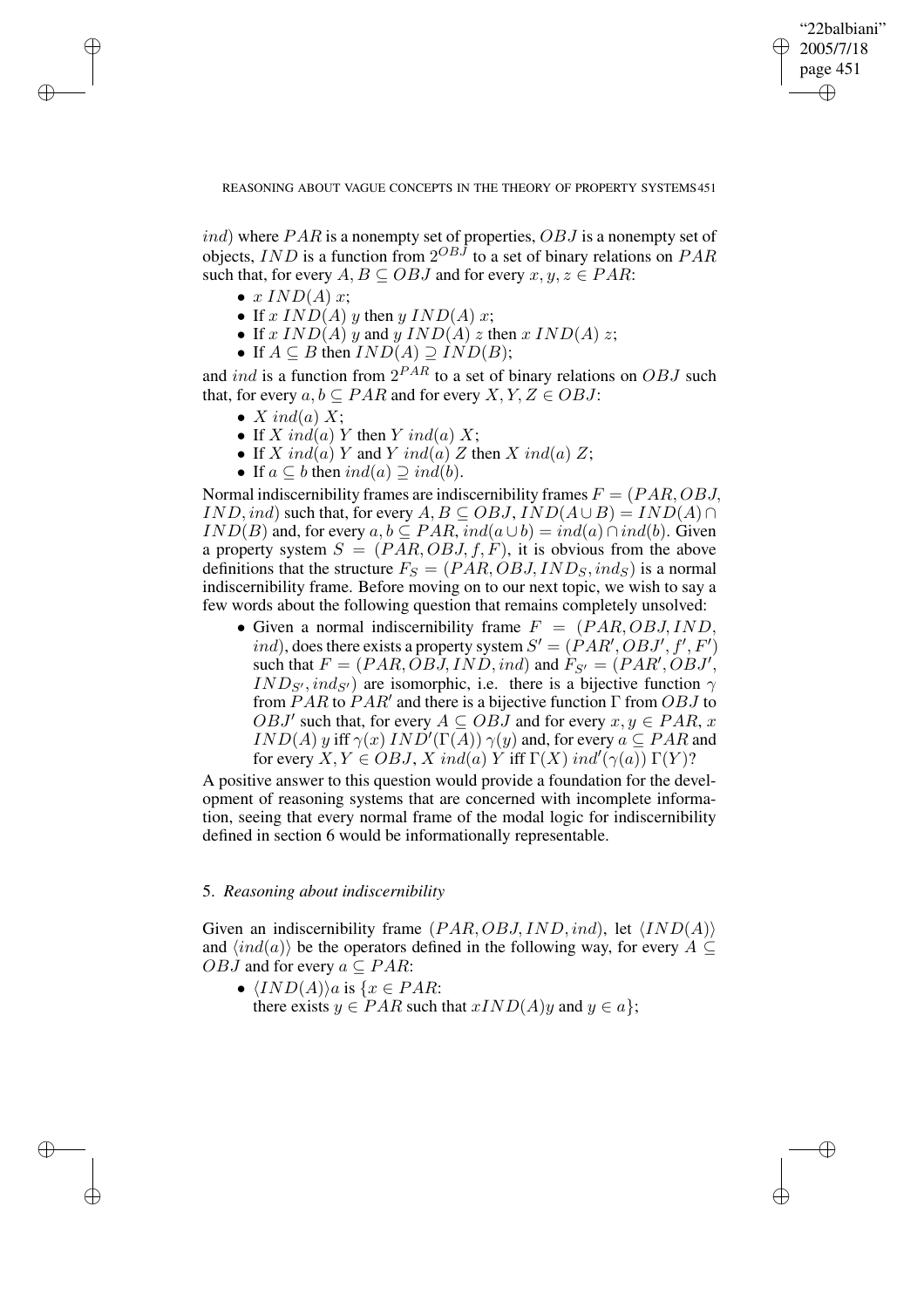"22balbiani" 2005/7/18 page 452 ✐ ✐

✐

✐

## 452 PHILIPPE BALBIANI

•  $\langle ind(a)\rangle A$  is  $\{X \in OBJ\}$ :

there exists  $Y \in OBJ$  such that  $Xind(a)Y$  and  $Y \in A$ .

The dual operators  $[IND(A)]$  and  $[ind(a)]$  are introduced by the following abbreviations:

- $[IND(A)]a$  is  $PAR \setminus (IND(A))(PAR \setminus a);$
- $[ind(a)]A$  is  $OBJ \setminus \langle ind(a) \rangle (OBJ \setminus A)$ .

*Proposition 5*: *Let* (PAR, OBJ, IND,ind) *be an indiscernibility frame. For every*  $A, B \subseteq OBJ$  *and for every*  $a, b \subseteq PAR$ *:* 

- $\langle IND(A)\rangle(a\cup b) = \langle IND(A)\rangle a\cup \langle IND(A)\rangle b;$
- *If*  $A \subseteq B$  *then*  $[IND(A)]a \subseteq [IND(B)]a$ ;
- $[IND(A)]PAR = PAR;$
- $\langle ind(a)\rangle(A\cup B) = \langle ind(a)\rangle A\cup \langle ind(a)\rangle B;$
- *If*  $a \subseteq b$  *then*  $[ind(a)]A \subseteq [ind(b)]A$ ;
- $[ind(a)] \overrightarrow{OBJ} = \overrightarrow{OBJ}$ .

*Moreover, for every*  $A \subseteq OBJ$  *and for every*  $a \subseteq PAR$ *:* 

- $[IND(A)]a \subseteq a$ ;
- $a \subseteq [IND(A)]\langle IND(A)\rangle a;$
- $[IND(A)]a \subseteq [IND(A)][IND(A)]a;$
- $[ind(a)]A \subseteq A$ ;
- $A \subseteq [ind(a)]\langle ind(a)\rangle A;$
- $[ind(a)]A \subseteq [ind(a)][ind(a)]A$ .

The operators  $\langle IND(A)\rangle$  and  $\langle ind(a)\rangle$  defined above are also used as modal operators in a logical system which semantics is defined in terms of indiscernibility frames.

# 6. *Modal logic for indiscernibility*

We assume some familiarity with propositional modal logic. Readers wanting more details may refer, for example, to [3] or [4]. Let  $\Pi_a$  be a countable set of atomic properties, with typical member denoted  $\pi$ , and let  $\Phi_a$  be a countable set of atomic objects, with typical member denoted  $\phi$ . Atomic properties and atomic objects will also be called atomic sentences. The set  $\Pi_c$  of the complex properties and the set  $\Phi_c$  of the complex objects are defined by induction in the following way:

- $a ::= \pi \mid \neg a \mid (a \wedge b) \mid \langle A \rangle a;$
- $A ::= \phi \mid \neg A \mid (A \land B) \mid \langle a \rangle A$ .

In order to make complex properties and complex objects more readable, we shall introduce abbreviations to our language in the usual way. In particular,

✐

✐

✐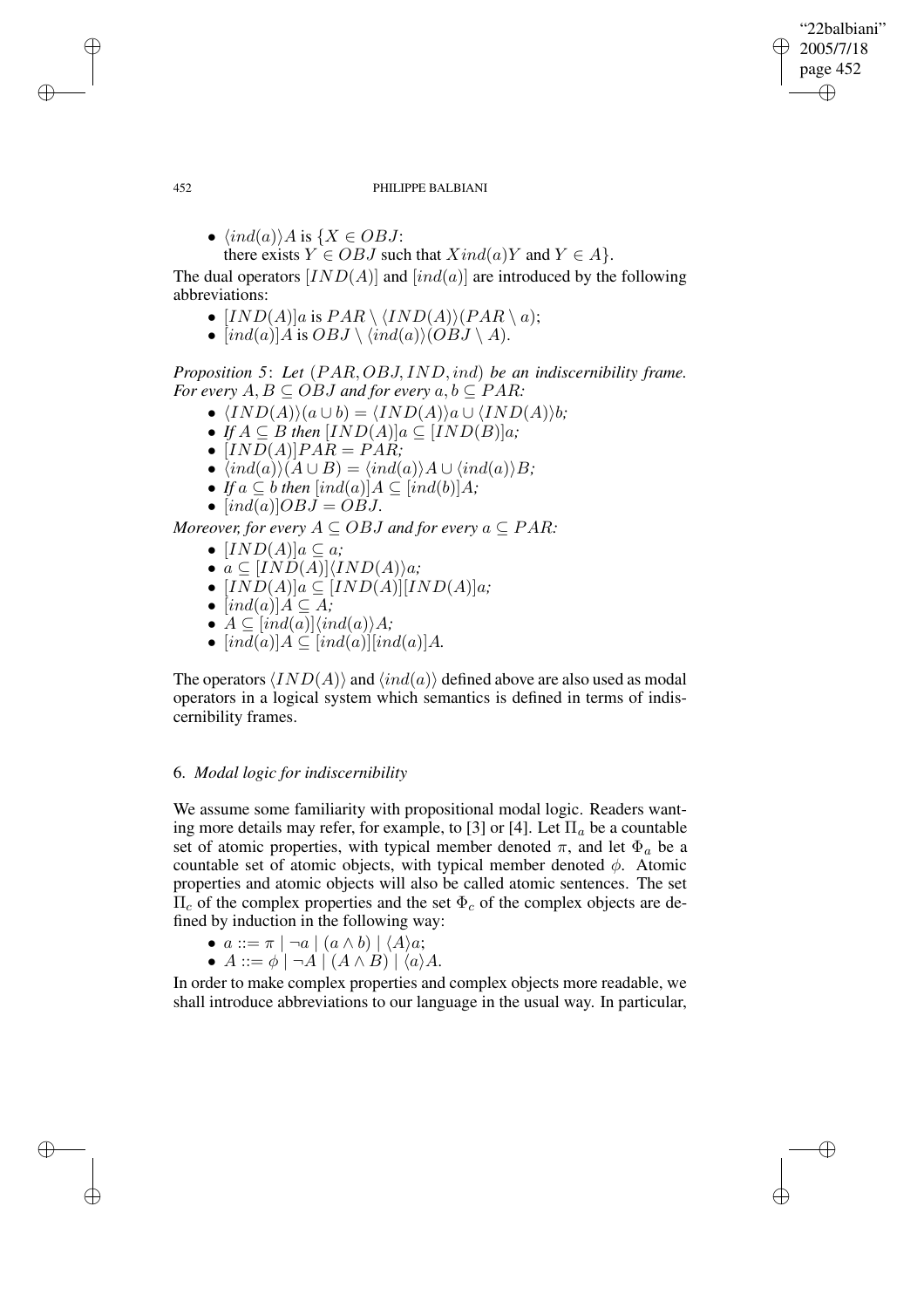✐

## REASONING ABOUT VAGUE CONCEPTS IN THE THEORY OF PROPERTY SYSTEMS453

we let  $[A]a = \neg \langle A \rangle \neg a$  and  $[a]A = \neg \langle a \rangle \neg A$ . Another abbreviation which we shall adopt is to leave out unnecessary parentheses. The indiscernibility frame is a relational structure consisting of two sets of beings: properties and objects. Consequently, it is only natural that the decision should have been reached to consider a language made up of two sets of sentences: complex properties and complex objects. Hereafter, we use  $\theta$  to denote a complex property or to denote a complex object. Intuitively, complex properties stand for sentences about properties whereas complex objects stand for sentences about objects. In particular:

- For every  $A \in \Phi_c$  and for every  $a \in \Pi_c$ , the complex property  $\langle A \rangle a$ signifies that in some property A-indiscernible with the current property, it is the case that a;
- For every  $a \in \Pi_c$  and for every  $A \in \Phi_c$ , the complex object  $\langle a \rangle A$ signifies that in some object  $\alpha$ -indiscernible with the current object, it is the case that A.

Let  $PAR$  be a nonempty set of properties and  $OBJ$  be a nonempty set of objects. Let R be a function from  $2^{OBJ}$  to a set of reflexive, symmetrical and transitive relations on PAR such that, for every  $A, B \subseteq OBJ$ :

•  $R(A \cup B) \subseteq R(A) \cap R(B);$ 

and let r be a function from  $2^{PAR}$  to a set of reflexive, symmetrical and transitive relations on OBJ such that, for every  $a, b \subseteq PAR$ :

•  $r(a \cup b) \subseteq r(a) \cap r(b)$ .

✐

✐

✐

✐

 $(PAR, OBJ, R, r)$  is called indiscernibility frame.  $(PAR, OBJ, R, r)$  is normal when, for every  $A, B \subseteq OBJ$ ,  $R(A \cup B) = R(A) \cap R(B)$  and, for every  $a, b \subseteq PAR$ ,  $r(a \cup b) = r(a) \cap r(b)$ . Let m be a function with domain  $\Pi_c$  and range  $2^{PAR}$  and let M be a function with domain  $\Phi_c$  and range  $2^{OBJ}$  such that, for every  $a, b \in \Pi_c$  and for every  $A \in \Phi_c$ :

- $m(\neg a) = PAR \setminus m(a);$
- $m(a \wedge b) = m(a) \cap m(b);$
- $m(\langle A \rangle a) = \{x \in PAR:$

there exists  $y \in PAR$  such that  $xR(M(A))y$  and  $y \in m(a)$ ; and, for every  $A, B \in \Phi_c$  and for every  $a \in \Pi_c$ :

- $M(\neg A) = OBJ \setminus M(A);$
- $M(A \wedge B) = M(A) \cap M(B);$
- $M(\langle a \rangle A) = \{X \in OBJ:$ 
	- there exists  $Y \in OBJ$  such that  $Xr(m(a))Y$  and  $Y \in M(A)$ .

 $(m, M)$  is called valuation on  $(PAR, OBJ, R, r)$  and  $(PAR, OBJ, R, r, m$ , M) is called indiscernibility model on  $(PAR, OBJ, R, r)$  defined from  $(m, r)$  $M$ ). Especially important kinds of sentences are valid sentences and satisfiable sentences. Consider a complex property a and a complex object A. We shall say that a is valid in  $(PAR,OBJ, R, r, m, M)$  when  $m(a) = PAR$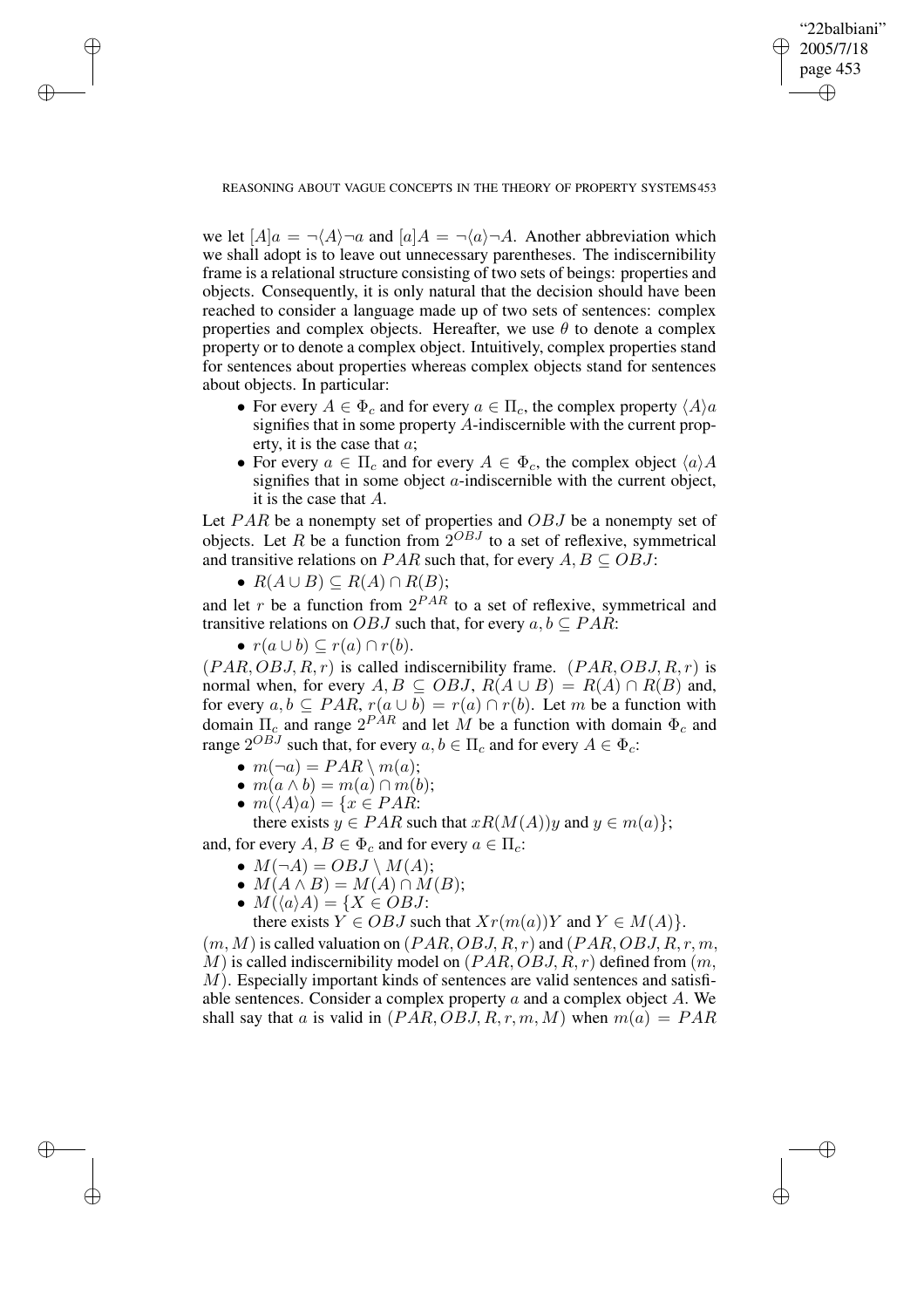✐

## 454 PHILIPPE BALBIANI

whereas we shall say that A is valid in  $(PAR, OBJ, R, r, m, M)$  when  $M(A) = OBJ$ . a is said to be satisfiable in  $(PAR, OBJ, R, r, m, M)$  when  $m(a) \neq \emptyset$  whereas A is said to be satisfiable in  $(PAR, OBJ, R, r, m, M)$ when  $M(A) \neq \emptyset$ .

# 7. *Axiomatical presentation*

In this section, we provide a syntactic characterization of our modal logic for indiscernibility. By a syntactic characterization, we mean a deducibility predicate to be defined inductively by operations on sentences that depend only on their syntactic structure and not on any reference to the semantical notions of validity and satisfiability. Let PC denote the set of all tautologies of classical propositional logic. Seeing that our language is made up of two sets of sentences, the Hilbert-style deductive system PO of our modal logic consists of two sets of axioms:

| <i>PC</i> for complex properties                                                            | <i>PC</i> for complex objects                                                               |
|---------------------------------------------------------------------------------------------|---------------------------------------------------------------------------------------------|
| $\langle A \rangle (a \vee b) \leftrightarrow \langle A \rangle a \vee \langle A \rangle b$ | $\langle a \rangle (A \vee B) \leftrightarrow \langle a \rangle A \vee \langle a \rangle B$ |
| $[A]a \rightarrow a$                                                                        | $ a A \rightarrow A$                                                                        |
| $\langle A \rangle a \rightarrow [A][A]a$                                                   | $\langle a \rangle A \rightarrow [a][a]A$                                                   |

and two sets of rules of inference:

| From $A \to B$ infer $[A]a \to [B]a$ | From $a \to b$ infer $[a]A \to [b]A$ |
|--------------------------------------|--------------------------------------|
| From a infer $[A]a$                  | From A infer $[a]A$                  |

It is well worth noting that the use of the propositional connective  $\rightarrow$  in the premisses of the rules "From  $A \to B$  infer  $[A]a \to [B]a$ " and "From  $a \to b$ infer  $[a]A \rightarrow [b]A$ " has a lot to do with the use of the binary relation  $\subseteq$  in the deductive system of BML, Boolean modal logic, brought in by Gargov, Passy and Tinchev [10] and furthered by Gargov and Passy [9]. It follows immediately from the definition of our deductive system that the axioms of PO are valid in every indiscernibility model and the inference rules of PO preserve validity in every indiscernibility model. Consequently, a proof by induction will show that:

*Theorem* 1: Let  $\theta$  be a sentence. If  $\theta$  *is a theorem of PO then*  $\theta$  *is valid in every indiscernibility model.*

✐

✐

✐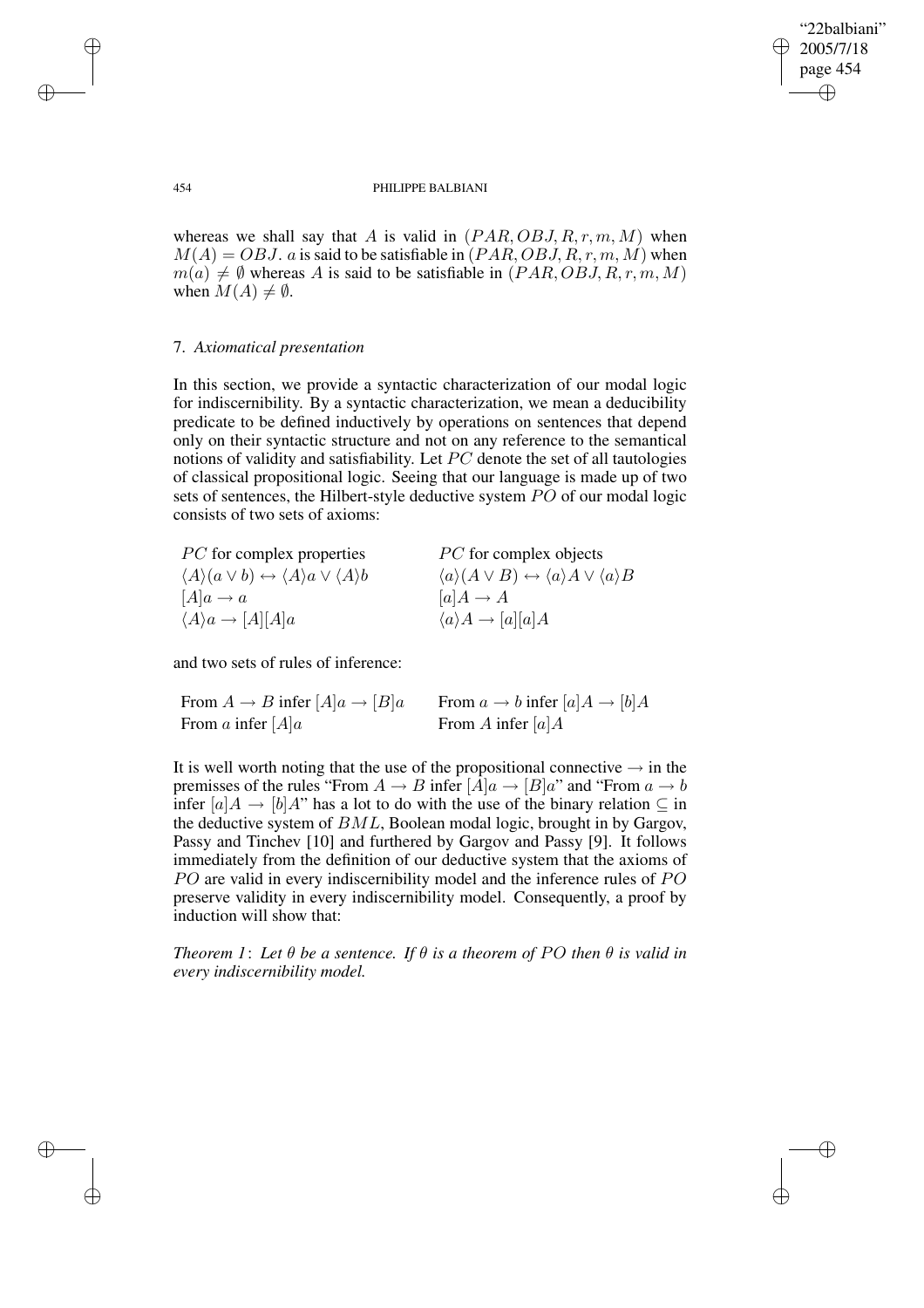✐

#### REASONING ABOUT VAGUE CONCEPTS IN THE THEORY OF PROPERTY SYSTEMS455

# 8. *Canonical model*

✐

✐

✐

✐

A set x of complex properties is consistent iff, for every  $a \in \Pi_c$ , a is not deducible from x in PO or  $\neg a$  is not deducible from x in PO whereas a set X of complex objects is consistent iff, for every  $A \in \Phi_c$ , A is not deducible from X in PO or  $\neg A$  is not deducible from X in PO. We say that a set x of complex properties is maximal iff it is consistent and, for every  $a \in \Pi_c$ ,  $a \in x$  or  $\neg a \in x$  whereas we say that a set X of complex objects is maximal iff it is consistent and, for every  $A \in \Phi_c$ ,  $A \in X$  or  $\neg A \in X$ . The presence of PC in PO suffices to establish the result known as Lindenbaum's lemma:

- Every consistent set of complex properties has a maximal extension;
- Every consistent set of complex objects has a maximal extension.

Let  $PAR_C$  be the set of all the maximal sets of complex properties and let  $OBJ_C$  be the set of all the maximal sets of complex objects. Let  $R_C$  be the function from  $2^{OBJ_C}$  to a set of binary relations on  $\overrightarrow{PAR_C}$  defined in the following way, for every  $A \subseteq OBJ_C$  and for every  $x, y \in PAR_C$ :

•  $xR_C(A)y$  iff, for every  $A' \in \Phi_c$  and for every  $a' \in \Pi_c$ , if  $\{X \in$  $\overrightarrow{OBJ_C}: A' \in X$   $\subseteq$  A and  $[A']a' \in x$  then  $a' \in y$ ;

and let  $r_C$  be the function from  $2^{PAR_C}$  to a set of binary relations on  $OBJ_C$ defined in the following way, for every  $a \subseteq PAR_C$  and for every  $X, Y \in$  $OBJ_C$ :

•  $Xr_C(a)Y$  iff, for every  $a' \in \Pi_c$  and for every  $A' \in \Phi_c$ , if  $\{x \in$  $PAR_C: a' \in \mathcal{x}$   $\subseteq$  a and  $[a']A' \in X$  then  $A' \in Y$ .

It is easy to verify that  $(PAR_C, OBJ_C, R_C, r_C)$  is an indiscernibility frame. Let  $(m_C, M_C)$  be the valuation on  $(PAR_C, OBJ_C, R_C, r_C)$  such that, for every  $\pi \in \Pi_a$ :

•  $m_C(\pi) = \{x \in PAR_C: \pi \in x\};$ and, for every  $\phi \in \Phi_a$ :

•  $M_C(\phi) = \{ X \in OBJ_C : \phi \in X \}.$ 

A proof by induction will show that, for every  $a \in \Pi_c$ ,  $m_C(a) = \{x \in$  $PAR_C: a \in \mathcal{X}$  and, for every  $A \in \Phi_c$ ,  $M_C(A) = \{X \in OBJ_C: A \in \mathcal{X}\}.$ Consequently:

*Theorem 2*: *Let* θ *be a sentence. If* θ *is valid in every indiscernibility model then*  $\theta$  *is a theorem of PO.* 

In section 9, we prove that sentences valid in every normal indiscernibility model are also valid in every indiscernibility model. In section 11, we prove that sentences valid in every finite indiscernibility model are also valid in every indiscernibility model.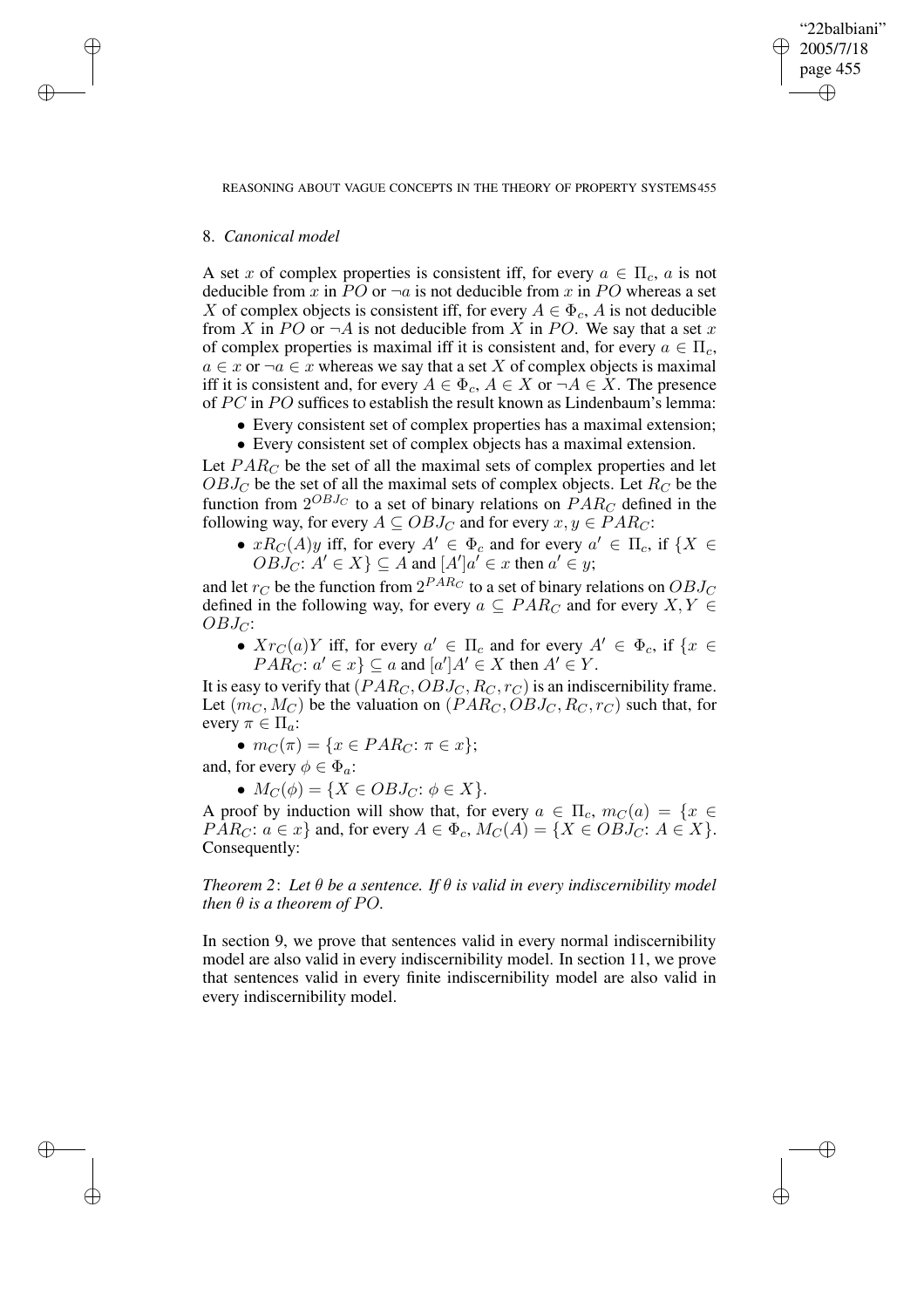456 PHILIPPE BALBIANI

*"22balbiani" 2005/7/18 page 456*

✐

✐

✐

✐

## 9. *Normal completeness*

Consider an indiscernibility model  $(PAR, OBJ, R, r, m, M)$ . Let i be the set of all the functions f from  $2^{OBJ} \times OBJ$  to  $2^{PAR}$  such that, for every  $A \subseteq$ *OBJ*, the set  $\{X \in OBJ: f(A, X) \neq \emptyset\}$  is finite and let *I* be the set of all the functions F from  $2^{PAR} \times PAR$  to  $2^{OBJ}$  such that, for every  $a \subseteq PAR$ , the set  $\{x \in PAR: F(a, x) \neq \emptyset\}$  is finite. Hereafter we shall use, for every  $a, b \subseteq PAR$ ,  $a \oplus b$  to denote  $(a \setminus b) \cup (b \setminus a)$  whereas we shall use, for every  $A, B \subseteq OBJ$ ,  $A \biguplus B$  to denote  $(A \setminus B) \cup (B \setminus A)$ . From the definition of  $\forall$ , we see that  $\forall$  is commutative,  $\forall$  is associative and, for every  $a \subseteq PAR$ ,  $a \oplus a = \emptyset$  whereas, from the definition of  $\biguplus$ , we see that  $\biguplus$  is commutative,  $\biguplus$  is associative and, for every  $A \subseteq OBJ$ ,  $A \biguplus A = \emptyset$ . For every  $A \subseteq$ *OBJ*,  $\forall f$ [*f*(*A, X*): *X* ∈ *A*} will denote the finite expression  $f$ (*A, X*<sub>1</sub>)  $\forall$  $\ldots \oplus f(A, X_n)$  where  $X_1, \ldots, X_n$  is the sequence of all  $X \in A$  such that  $f(A, X) \neq \emptyset$  whereas, for every  $a \subseteq PAR$ ,  $\bigoplus \{F(a, x): x \in a\}$  will denote the finite expression  $F(a, x_1) \cup ... \cup F(a, x_n)$  where  $x_1, ..., x_n$  is the sequence of all  $x \in a$  such that  $F(a, x) \neq \emptyset$ . Let  $PAR' = PAR \times i$  and  $\overrightarrow{OBJ'} = \overrightarrow{OBJ} \times I$ . Let R' be the function from  $2^{OBJ'}$  to a set of binary relations on PAR' defined in the following way, for every  $A' \subseteq OBJ'$ , for every  $x, y \in PAR$  and for every  $f, g \in i$ ,  $(x, f)R'(A')(y, g)$  iff, for every  $A \subseteq OBJ$ :

- For every  $X \in OBJ$ , if  $X \in A$  and there exists  $F \in I$  such that  $(X, F) \in A'$  then  $f(A, X) = g(A, X);$
- $R(A)(x) \cup (\cup \{f(A, X): X \in A\}) = R(A)(y) \cup (\cup \{g(A, X): X \in A\})$ A});

and let r' be the function from  $2^{PAR'}$  to a set of binary relations on  $OBJ'$ defined in the following way, for every  $a' \subseteq PAR'$ , for every  $X, Y \in OBJ$ and for every  $F, G \in I$ ,  $(X, F)r'(a')(Y, G)$  iff, for every  $a \subseteq PAR$ :

- For every  $x \in PAR$ , if  $x \in a$  and there exists  $f \in i$  such that  $(x, f) \in a'$  then  $F(a, x) = G(a, x);$
- $r(a)(X) \cup (\cup \{F(a,x): x \in a\}) = r(a)(Y) \cup (\cup \{G(a,x): x \in A\})$  $a$ }).

It is easy to verify that  $(PAR', OBJ', R', r')$  is a normal indiscernibility frame. Let  $(m', M')$  be the valuation on  $(PAR', OBJ', R', r')$  such that, for every  $\pi \in \Pi_a$ :

•  $m'(\pi) = m(\pi) \times i;$ 

and, for every  $\phi \in \Phi_a$ :

•  $M'(\phi) = m(\phi) \times I$ .

A proof by induction will show that, for every  $a \in \Pi_c$ ,  $m'(a) = m(a) \times i$ and, for every  $A \in \Phi_c$ ,  $M'(A) = M(A) \times I$ . Consequently:

✐

✐

✐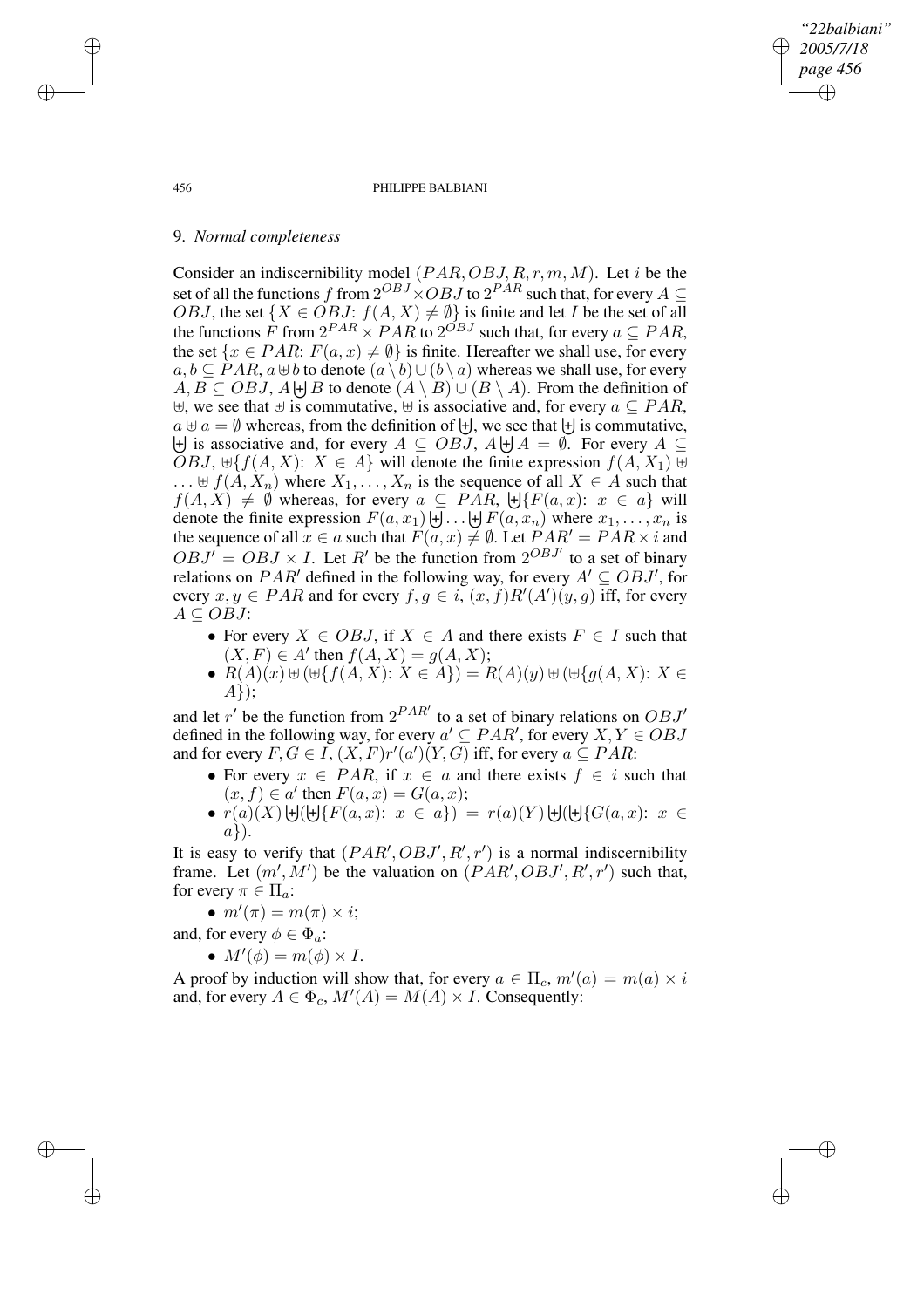*"22balbiani" 2005/7/18 page 457* ✐ ✐

✐

✐

#### REASONING ABOUT VAGUE CONCEPTS IN THE THEORY OF PROPERTY SYSTEMS457

*Theorem 3*: *Let* θ *be a sentence. If* θ *is valid in every normal indiscernibility model then*  $\theta$  *is valid in every indiscernibility model.* 

## 10. *Finite completeness*

✐

✐

✐

✐

Consider an indiscernibility model  $(PAR, OBJ, R, r, m, M)$ . Let  $\Pi$  be a set of complex properties and let  $\Phi$  be a set of complex objects such that for every  $a, b \in \Pi_c$  and for every  $A \in \Phi_c$ :

- If  $\neg a \in \Pi$  then  $a \in \Pi$ ;
- If  $a \wedge b \in \Pi$  then  $a \in \Pi$  and  $b \in \Pi$ ;
- If  $\langle A \rangle a \in \Pi$  then  $A \in \Phi$  and  $a \in \Pi$ ;

and, for every  $A, B \in \Phi_c$  and for every  $a \in \Pi_c$ :

- If  $\neg A \in \Phi$  then  $A \in \Phi$ ;
- If  $A \wedge B \in \Phi$  then  $A \in \Phi$  and  $B \in \Phi$ ;
- If  $\langle a \rangle A \in \Phi$  then  $a \in \Pi$  and  $A \in \Phi$ .

Let  $\equiv_{\Pi}$  be the relation of equivalence on *PAR* defined in the following way, for every  $x, y \in PAR$ :

•  $x \equiv_{\Pi} y$  iff, for every  $a \in \Pi_c$ , if  $a \in \Pi$  then  $x \in m(a)$  iff  $y \in m(a)$ ; and let  $\equiv_{\Phi}$  be the relation of equivalence on *OBJ* defined in the following way, for every  $X, Y \in OBJ$ :

•  $X \equiv_{\Phi} Y$  iff, for every  $A \in \Phi_c$ , if  $A \in \Phi$  then  $X \in M(A)$  iff  $Y \in M(A).$ 

For every  $x \in PAR$ , the equivalence class of x modulo  $\equiv_{\Pi}$  is denoted  $|x|$ whereas, for every  $X \in \overline{OBJ}$ , the equivalence class of X modulo  $\equiv_{\Phi}$  is denoted  $| X |$ . Let  $PAR' = | PAR |$  and  $OBJ' = | OBJ |$ . Let R' be the function from  $2^{OBJ'}$  to a set of binary relations on  $PAR'$  defined in the following way, for every  $A' \subseteq OBJ'$  and for every  $x, y \in PAR$ :

• | x |  $R'(A')$  | y | iff, for every  $A \in \Phi_c$  and for every  $a \in \Pi_c$ , if  $[A]a \in \Pi$  and  $[M(A)] \subseteq A'$  then  $x \in m([A]a)$  iff  $y \in m([A]a)$ ;

and let r' be the function from  $2^{PAR'}$  to a set of binary relations on  $OBJ'$ defined in the following way, for every  $a' \subseteq PAR'$  and for every  $X, Y \in$ OBJ:

• | X |  $r'(a')$  | Y | iff, for every  $a \in \Pi_c$  and for every  $A \in \Phi_c$ , if  $[a]A \in \Phi$  and  $|m(a)| \subseteq a'$  then  $X \in M([a]A)$  iff  $Y \in M([a]A)$ .

It is easy to verify that  $(PAR', OBJ', R', r')$  is an indiscernibility frame. Let  $(m', M')$  be a valuation on  $(PAR', OBJ', R', r')$  such that, for every  $\pi \in \Pi_a$ , if  $\pi \in \Pi$  then  $m'(\pi) = |m(\pi)|$  and, for every  $\phi \in \Phi_a$ , if  $\phi \in \Phi$ then  $M'(\phi) = | M(\phi) |$ . A proof by induction will show that, for every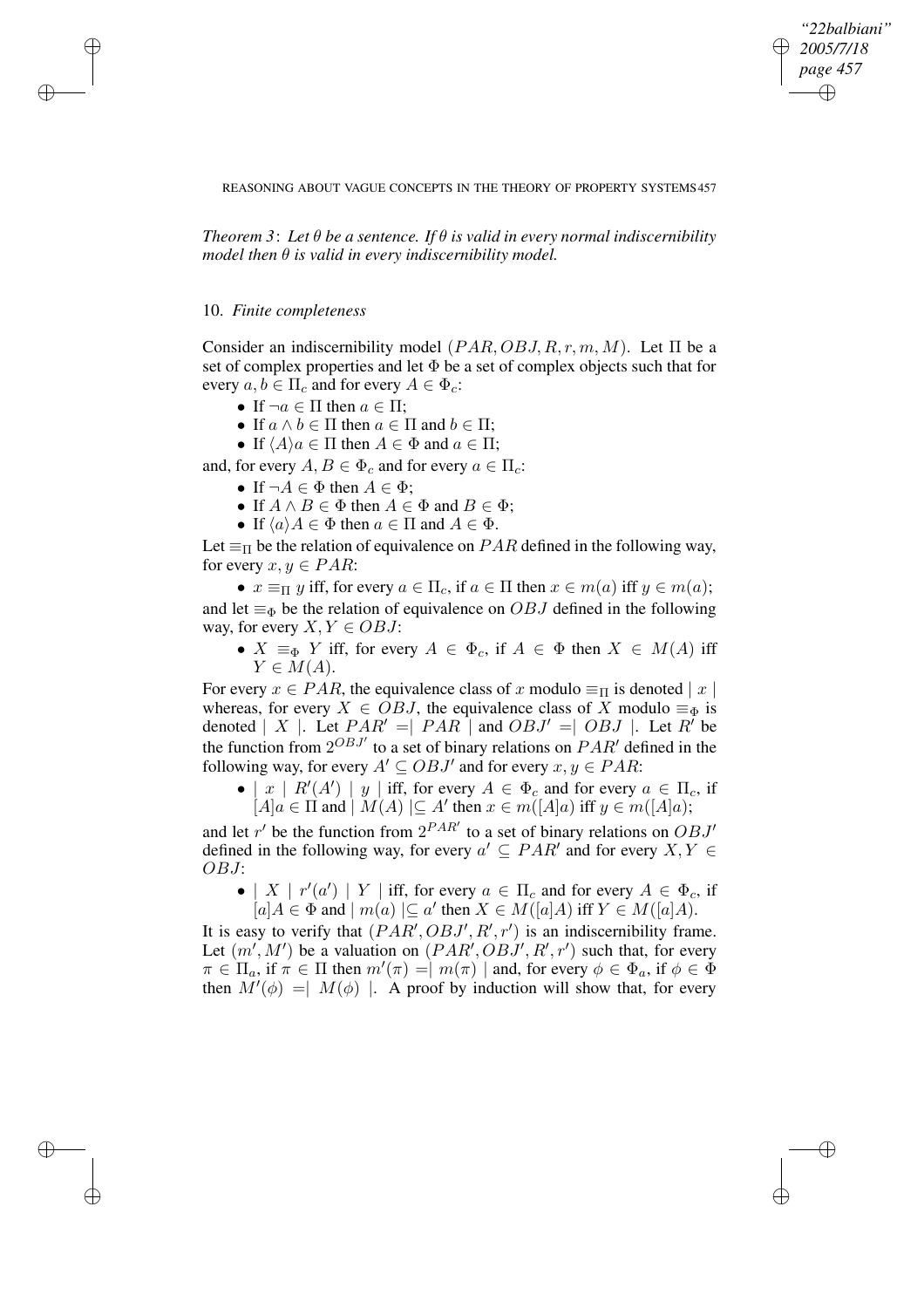# "22balbiani" 2005/7/18 page 458 ✐ ✐

✐

✐

#### 458 PHILIPPE BALBIANI

 $a \in \Pi_c$ , if  $a \in \Pi$  then  $m'(a) = |m(a)|$  and, for every  $A \in \Phi_c$ , if  $A \in \Phi$ then  $M'(A) = | M(A) |$ . Consequently:

*Theorem* 4: Let  $\theta$  be a sentence. If  $\theta$  is valid in every finite indiscernibility *model then*  $\theta$  *is valid in every indiscernibility model.* 

# 11. *Conclusion*

It is well worth noting that the normal indiscernibility frame  $(PAR', OBJ',$  $R', r'$ ) defined in section 9 is finite if the indiscernibility model (PAR, OBJ,  $R, r, m, M$ ) considered there is finite. Pulling all threads together we obtain the following result:

*Theorem 5*: *The following conditions are equivalent, for every sentence* θ*:*

- $\bullet$   $\theta$  *is a theorem of PO*;
- θ *is valid in every indiscernibility model;*
- θ *is valid in every normal indiscernibility model;*
- θ *is valid in every finite indiscernibility model;*
- θ *is valid in every normal finite indiscernibility model.*

Consequently, PO-satisfiability is decidable whereas the exact complexity of the PO-satisfiability problem remains open.

# ACKNOWLEDGEMENT

My research is partly supported by the action AS 119 "Les représentations bipolaires en raisonnement et décision", the action COST 274 "Theory and Applications of Relational Structures as Knowledge Instruments", the project ECONET 08111TL "Applied Non-Classical Logics" and the project RILA 06288TF "Applied Non-Classical Logics".

> Institut de recherche en informatique de Toulouse Université Paul Sabatier, 118 route de Narbonne 31062 Toulouse Cedex 4, France E-mail: balbiani@irit.fr

# **REFERENCES**

[1] Balbiani, P., Orłowska, E. A hierarchy of modal logics with relative accessibility relations. *Journal of Applied Non-Classical Logics* 9 (1999) 303–328.

✐

✐

✐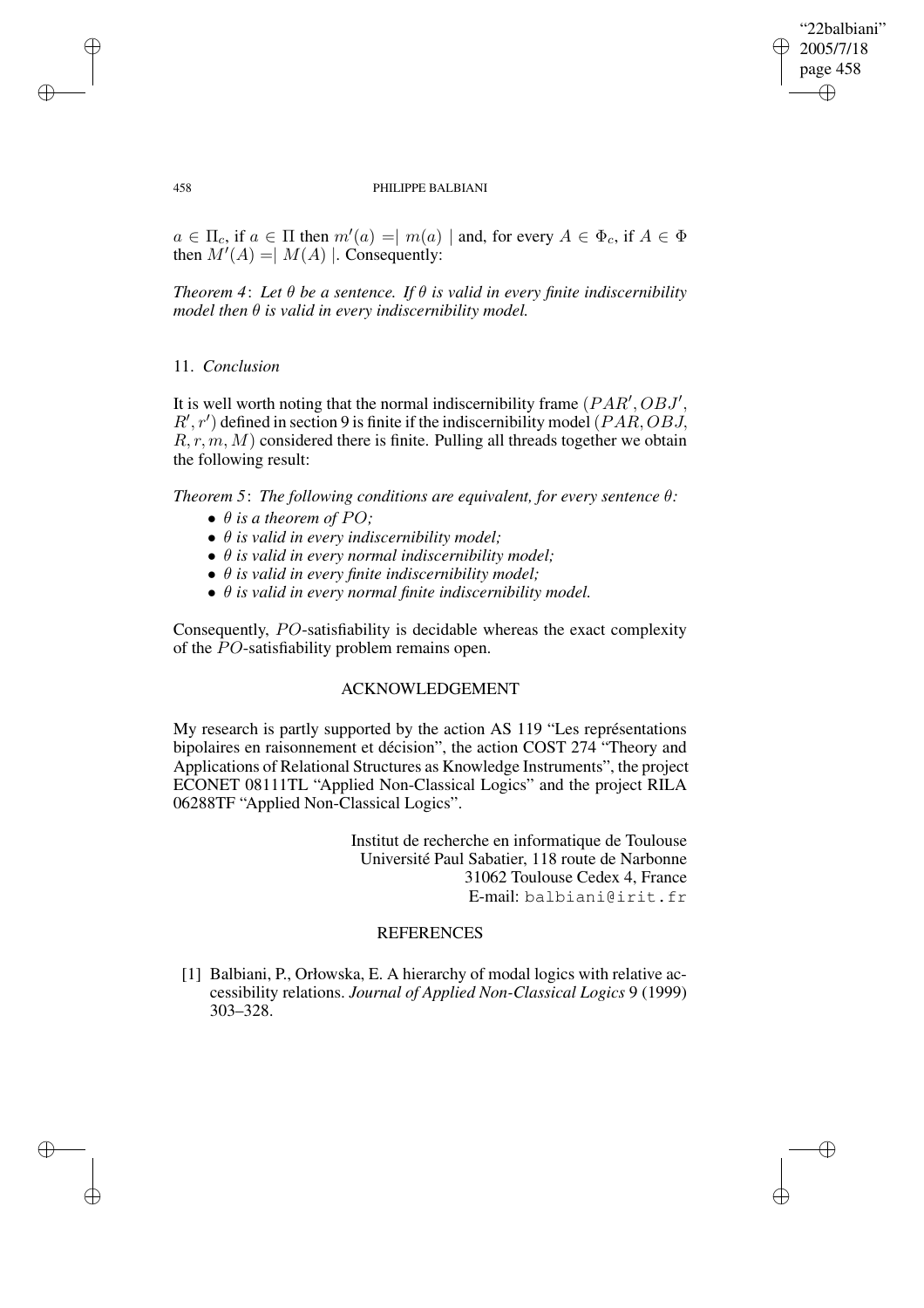"22balbiani" 2005/7/18 page 459 ✐ ✐

✐

✐

REASONING ABOUT VAGUE CONCEPTS IN THE THEORY OF PROPERTY SYSTEMS459

✐

✐

✐

- [2] Balbiani, P., Vakarelov, D. A modal logic for indiscernibility and complementarity in information systems. *Fundamenta Informaticæ* 50 (2002) 243–263.
- [3] Blackburn, P., de Rijke, M., Venema, Y. Modal Logic. Cambridge University Press, *Cambridge Tracts in Theoretical Computer Science* 53 (2001).
- [4] Chagrov, A., Zakharyaschev, M. Modal Logic. Oxford University Press, *Oxford Logic Guides* 35 (1997).
- [5] Demri, S. The nondeterministic information logic NIL is PSPACEcomplete. *Fundamenta Informaticæ* 42 (2000) 211–234.
- [6] Demri, S., Gabbay, D. On modal logics characterized by models with relative accessibility relations: Part I. *Studia Logica* 65 (2000) 323– 353.
- [7] Demri, S., Gabbay, D. On modal logics characterized by models with relative accessibility relations: Part II. *Studia Logica* 66 (2000) 349– 384.
- [8] Demri, S., Orłowska, E. *Incomplete Information: Structure, Inference, Complexity.* Springer-Verlag, Monographs in Theoretical Computer Science (2002).
- [9] Gargov, G., Passy, S. A note on Boolean modal logic. In Petkov, P. (Editor): *Mathematical Logic.* Plenum Press (1990) 299–309.
- [10] Gargov, G., Passy, S., Tinchev, T. Modal environment for Boolean speculations In Skordev, D. (Editor): *Mathematical Logic and its Applications.* Plenum Press (1987) 253–263.
- [11] Orłowska, E. Logic of nondeterministic information. *Studia Logica* 44 (1985) 91–100.
- [12] Orłowska, E. Kripke models with relative accessibility and their applications to inferences from incomplete information. In Mirkowska, G., Rasiowa, H. (Editors): *Mathematical Problems in Computation Theory.* PWN – Polish Scientific, Banach Center 21 (1988) 329–339.
- [13] Orłowska, E. Kripke semantics for knowledge representation logics. *Studia Logica* 49 (1990) 255–272.
- [14] Orłowska, E. (Editor). Incomplete Information: Rough Set Analysis. Physica-Verlag, *Studies in Fuzziness and Soft Computing* 13 (1998).
- [15] Orłowska, E., Pawlak, Z. Representation of nondeterministic information. *Theoretical Computer Science* 29 (1984) 27–39.
- [16] Pawlak, Z. Information systems theoretical foundations. *Information Systems* 6 (1981) 205–218.
- [17] Vakarelov, D. A modal logic for similarity relations in Pawlak knowledge representation systems. *Fundamenta Informaticæ* 15 (1991) 61– 79.
- [18] Vakarelov, D. Modal logicsfor knowledge representation systems. *Theoretical Computer Science* 90 (1991) 433–456.